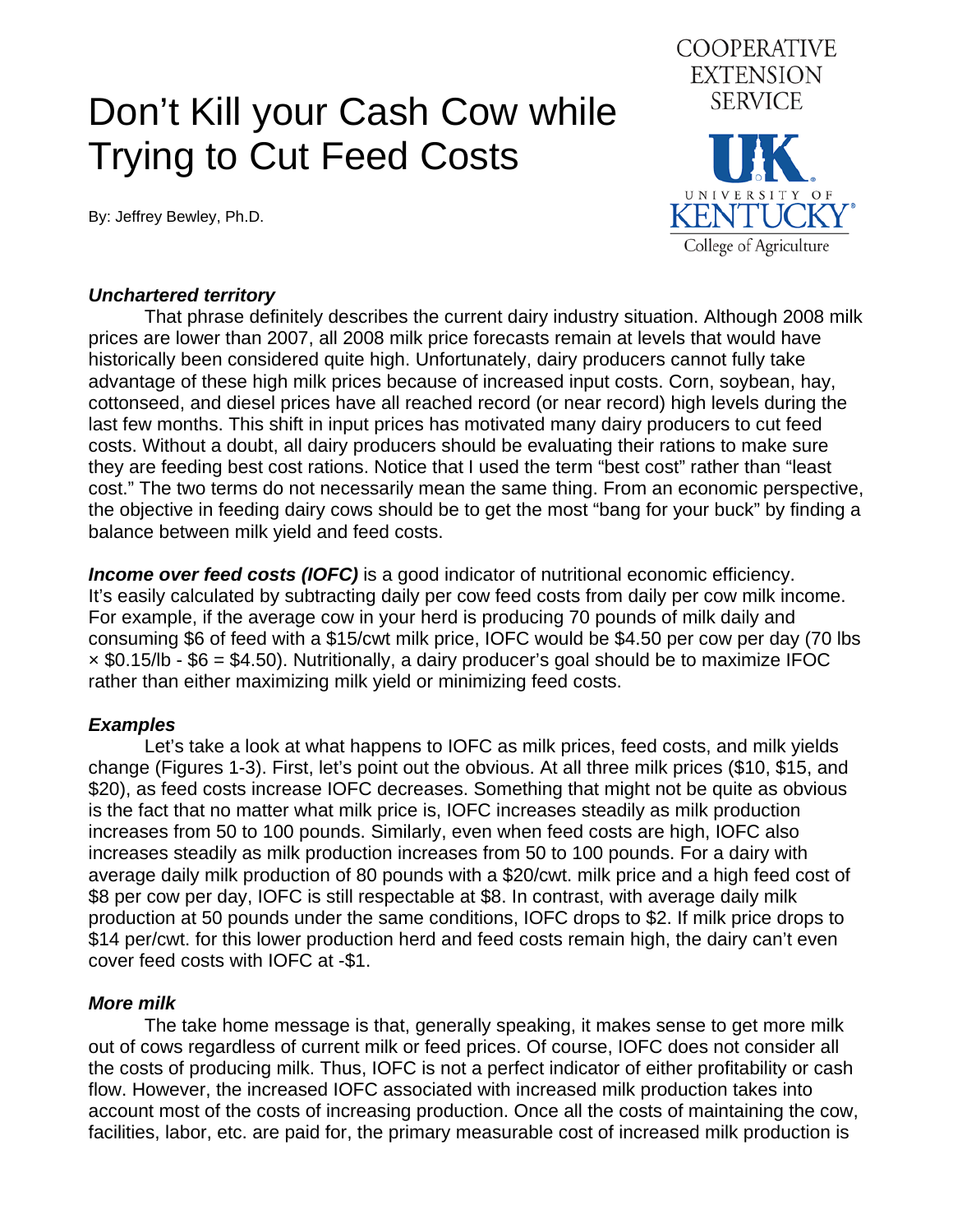the cost of the feed required to support the new production level. Increasing production will improve farm profit potential because margins are elevated at higher production levels given that fixed costs have already been paid.

## *Cash cow*

 The cash cow on a dairy farm is milk production. As dairy producers rebalance rations to ease the pain of high feed prices, some may be tempted to cut ration costs without regard to the effects on milk production. But, you don't want to kill your cash cow while trying to cut feed costs. It's possible to do more harm than good when cutting feed costs. Let's take a look at four different scenarios given today's extreme conditions (Table 1). Scenario 1 represents current conditions for an example dairy farm. In scenario 2, ration costs are reduced; however, this comes at a high cost as milk yield drops due to an inferior ration. In fact, the annual whole-herd IOFC for this ration is \$38,325 less than for the current scenario. Scenarios 3 and 4 represent the best options for this dairy. In scenario 3, the nutritionist works with the producer to reduce ration costs without affecting production resulting in an increased annual whole-herd IOFC of \$27,375. In scenario 4, the cost of the new ration actually increases but this increase is accompanied by increased milk production also resulting in an increased annual whole-herd IOFC of \$27,375. IOFC can be increased through reducing feed costs or increasing milk production even in today's economic climate. Dairy producers should be cautious when reducing feed costs by ensuring that such reductions will not lead to reduced milk production.

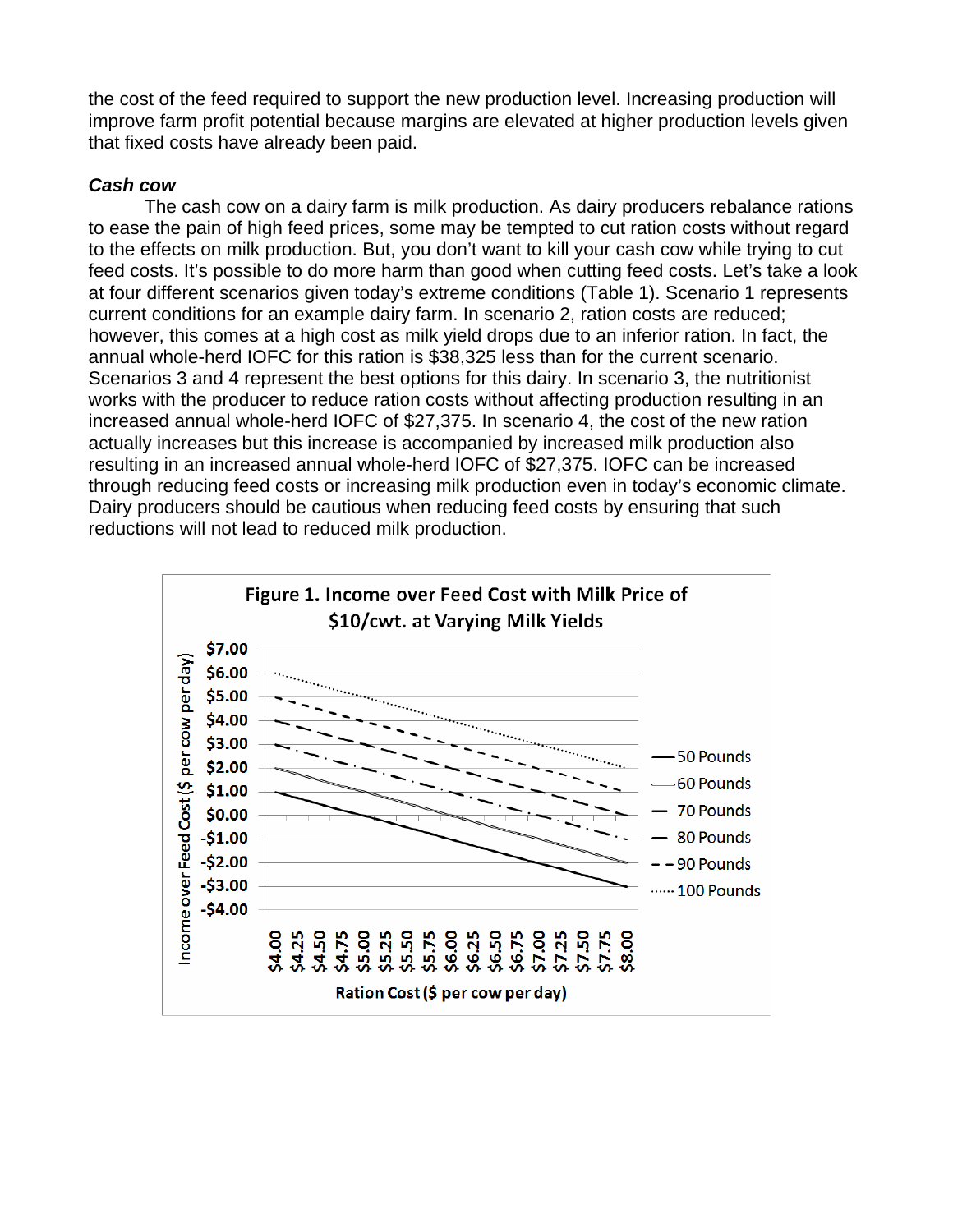